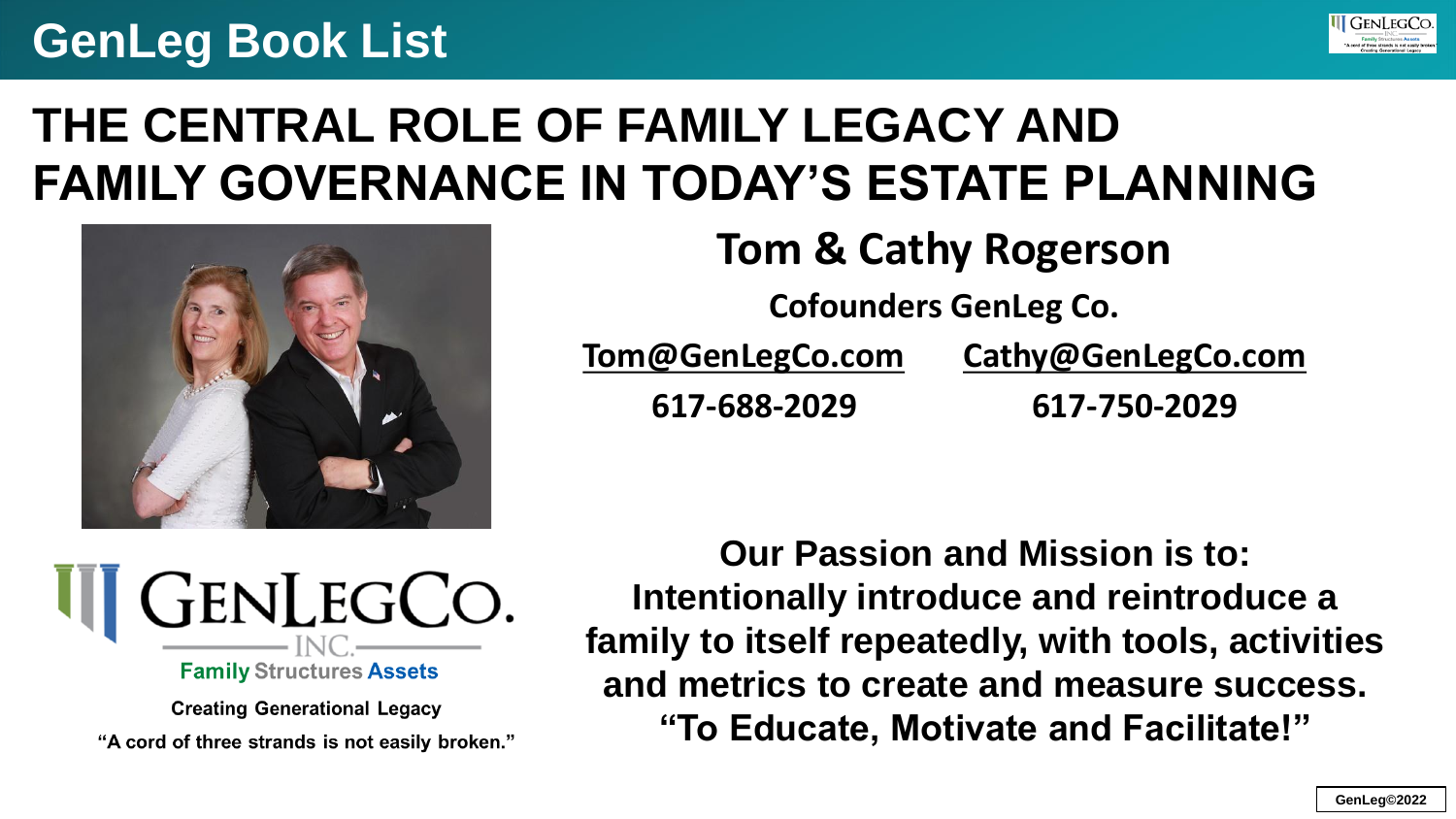

#1 New York Times bestselling author of The Road to Character

**BROOKS** 

DAVI

#### in Fi E **SECOND MOUNTAIN** The Quest for a Moral Life







#### **"Hyper Individualism"**

**"Join a Community!"**

**David Brooks**

#### **"Disconnected, Pressured & Unhappy"**

**"Let them learn to Fail!"**

**Madeline Levine, Ph.D.**

#### **"Hedonic Adaptation"**

**"Slow it down! Expose them to what Normal looks like"**

**Sonja Lyubomirsky**

#### **"A Heart at War"**

**""The Four Boxes that we put ourselves in."**

**Arbinger Institute**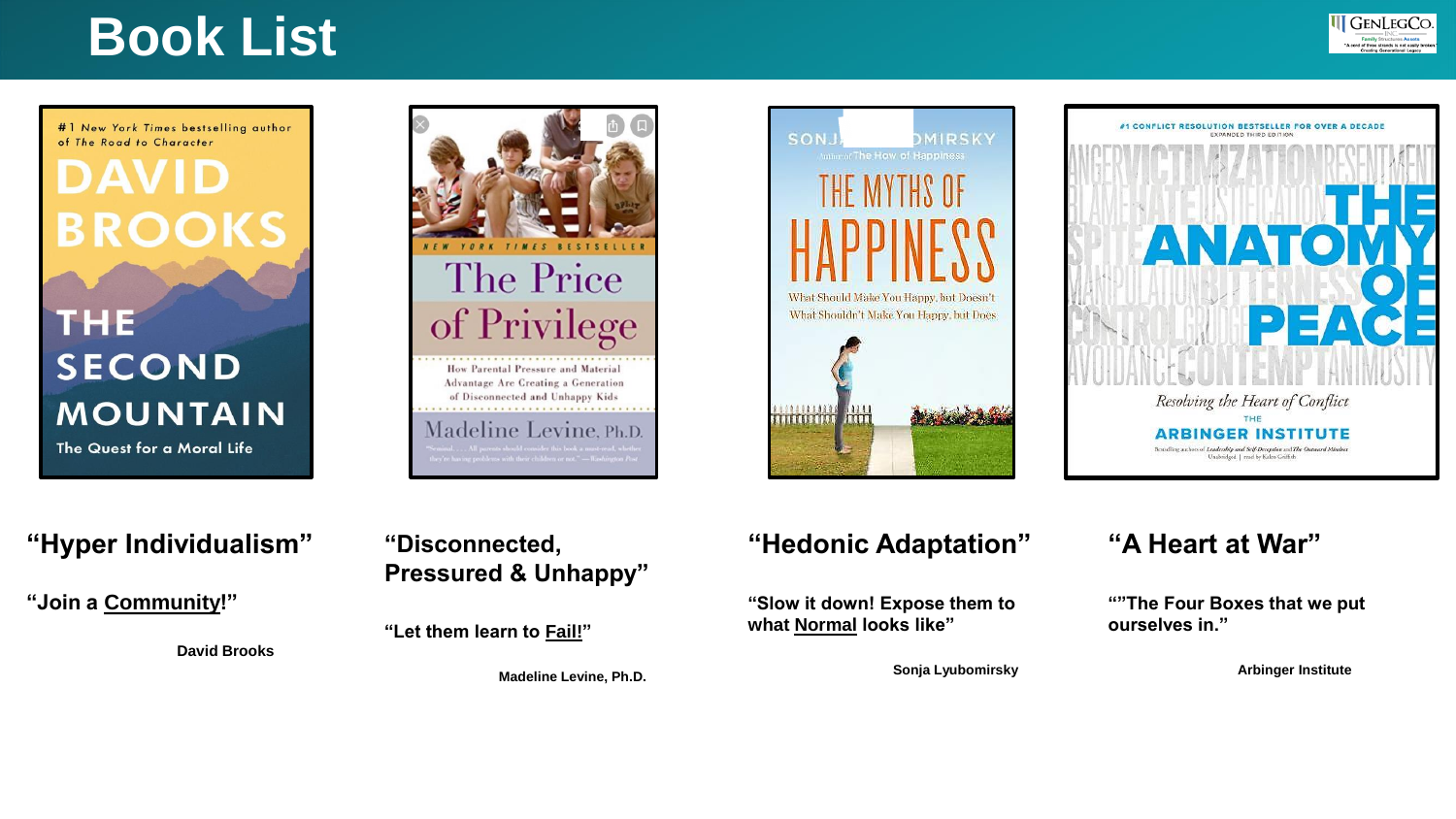

#### **For Help With Younger Children**

- *Raising Financially Fit Kids* Joline Godfrey
- Cleaning House: A Mom's 12-Month Experiment to Rid Her Home of Youth Entitlement Kay Wills Wyma
- [DoughMain.com](http://doughmain.com/) Ken Damato & Ned Hentz
- *The Financially Intelligent Parent* Gallo & Gallo
- *The Blessing of a Skinned Knee by Wendy Mogel*
- *The Opposite of Spoiled by Ron Lieber*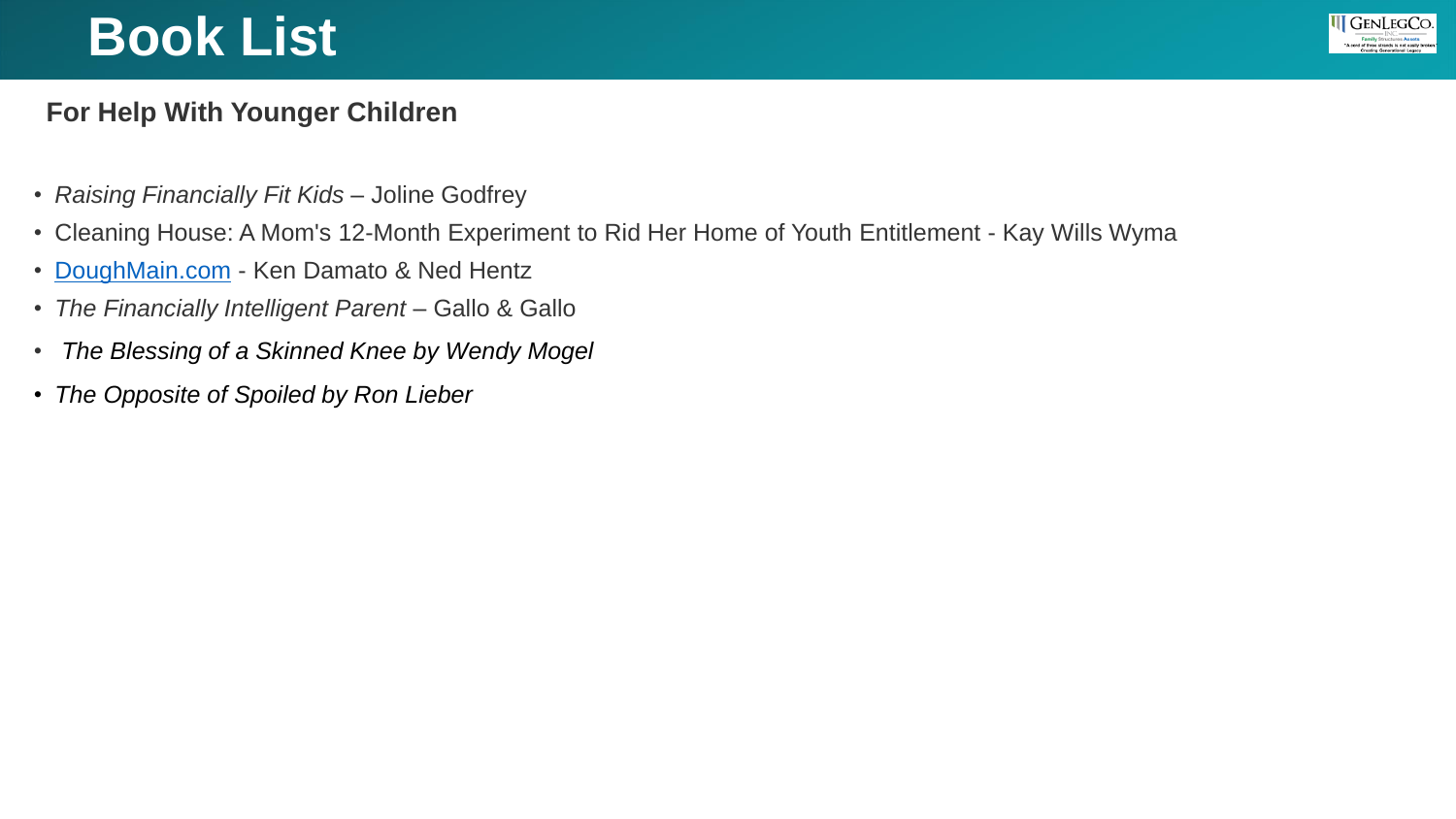

#### **Building Awareness of Wealth Issues for Teenagers and Older**

- *Kids, Wealth, And Consequences - Morris & Pearl*
- *The Myths of Happiness – Sonja Lyubomirsky ("Hedonic Adaptation")*
- *The Ultimate Gift – Jim Stovall*
- *The Born Rich Video – Jamie Johnson*
- *Outliers and The Tipping Point – Malcolm Gladwell ("Values vs. Experiences")*
- *David & Goliath – ("Wealth & happiness") ("Dyslexia & agreeableness) Parts 1 & 2*
- *Children of Paradise – Lee Hausner*
- *The Five Dysfunctions of a Team – Patrick Lencioni ("Unfiltered Communication")*
- *What Matters - Cam Thornton & Rod Zeeb*
- *Family Wars – Gordon & Nicholson – etc.*
- *The Price of Privilege by Madeline Levine*
- *The Myth of Laziness by Mel Levine M.D.*
- *A Whole New Mind by Daniel Pink*
- *Failure to Launch by Mark McConville, Ph.D.*
- *The Born Rich Video by Jamie Johnson (HBO)*
- *The Pecking Order by Dalton Conley (poorly written but interesting data)*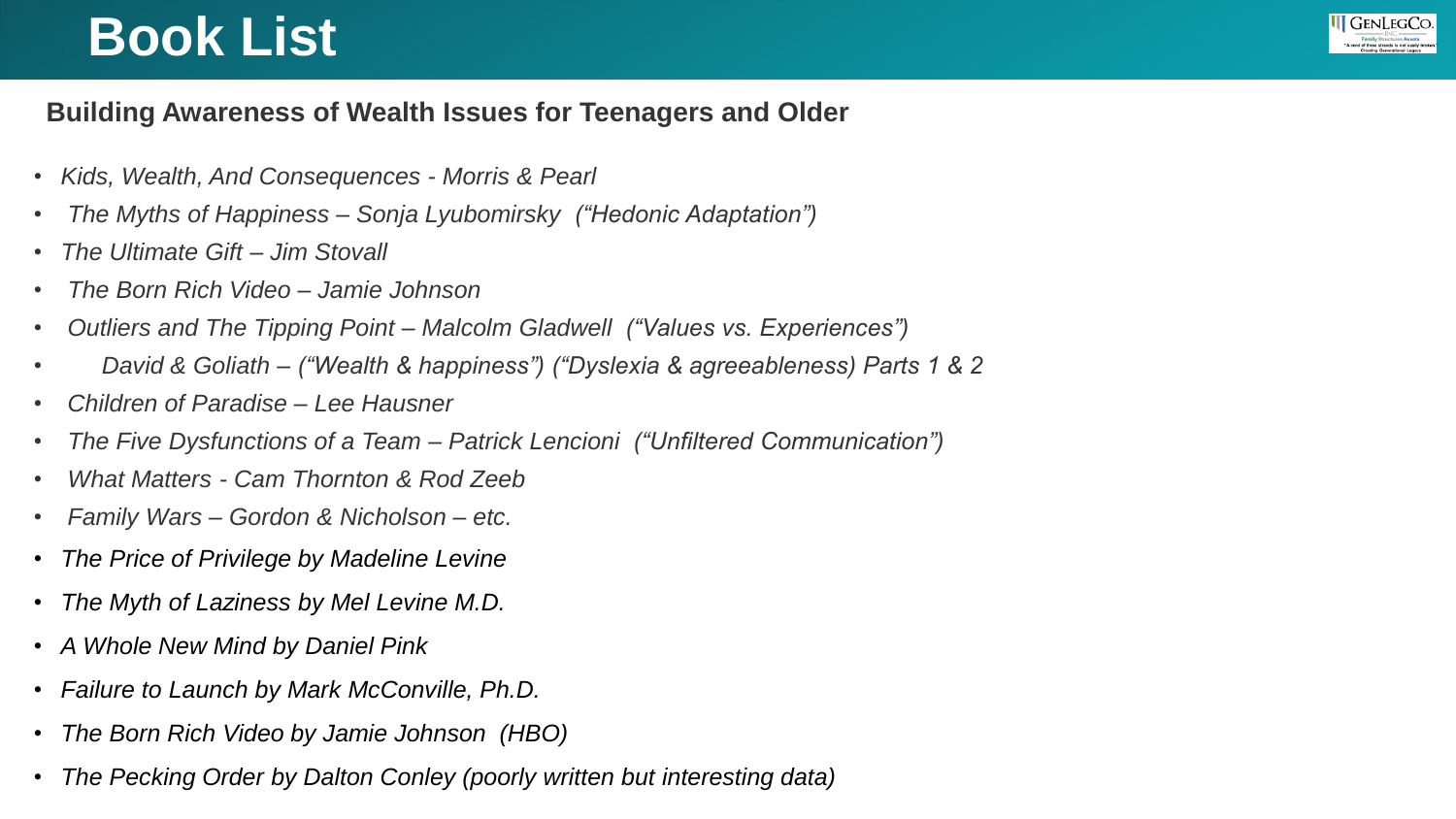

### **Tools and Books to help with Family Communication and Trust**

**Stratton Consulting Group ILS Test – Call us for this. We have specific experience at applying this tool to families.**

**Understanding Other People – Beverly Flaxington**

*Strengths Finder 2.0* **– Tom Rath** 

**Food For Talk – Great Family Conversation Cards**

**DISC Personality Test, Kolbe Test, or Enneagram**

*Financial DNA* **– Hugh Massie** 

*Magnificent Mind at Any Age* **– Daniel Amen M.D.** 

**Triggers by Marshall Goldsmith and Mark Reiter**

**The Road Back To You by Ian Morgan Cron and Suzanne Stabile**

**Big Talk - Great Family Conversation Cards – [www.makebigtalk.com](http://www.makebigtalk.com/)**

**The Stories We Tell Ourselves by Scott Gornto**

**Radical Candor by Kim Scott**

**Deconstructing Conflict by Doug Baumoel and Blair Trippe**

**How To Win Friends and Influence People by Dale Carnegie**

**Management "Working together" books that relate to Family as well**

**Outliers, The Tipping Point ("Values vs. Experiences"), David & Goliath ("Wealth & happiness" "Dyslexia & agreeableness - Parts 1 & 2 of** 

**this book) - All by Malcolm Gladwell** 

**The Five Dysfunctions of a Team and The Advantage – Both by Patrick Lencioni**

**"The Anatomy of Peace" – Arbinger Institute**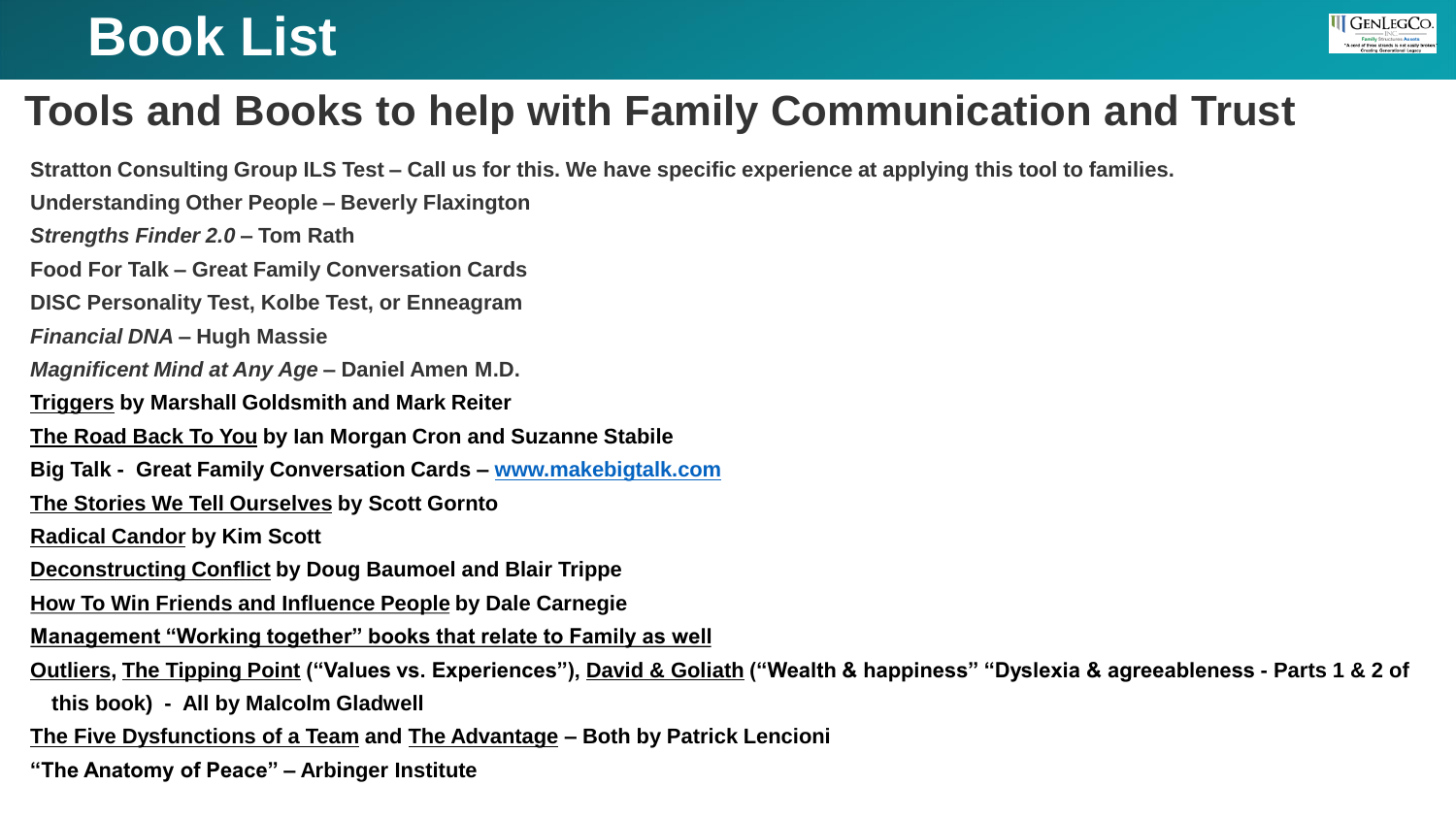

### **Tools and Books to help with Family Values**

- **Working With The Ones You Love – Dennis Jaffe - Changeworks Values Edge Kit [www.djaffe@saybrook.edu](http://www.djaffe@saybrook.edu)**
- **The Adversity Advantage – Paul Stoltz**
- **21/64 "Values Cards" – [www.2164.net](http://www.2164.net/)**
- **Ethical Wills – Susan Turnbull – [www.yourethicalwill.com](http://www.yourethicalwill.com/)**
- **The Ten Lenses – Mark A. Williams**
- **Beyond Success – Randall J. Ottinger**
- **Individual and Family Mission/Vision Statements? Call us for this.**
- **Halftime – Bob Buford Family**
- **The Happiness Advantage by Shawn Achor**
- **What Happy People Know by Dan Baker**
- **Family Entrepreneurship Program: Call us at GenLeg Co. for details (617) 688-2029 Parent & Child Experience -"Do to Learn!" - Rather than - "Learn to Do!"**
- **Teambuilding Experiences: Outward Bound – www.outwardbound.org Geocaching, or Build a Boat, Escape Room, or …?**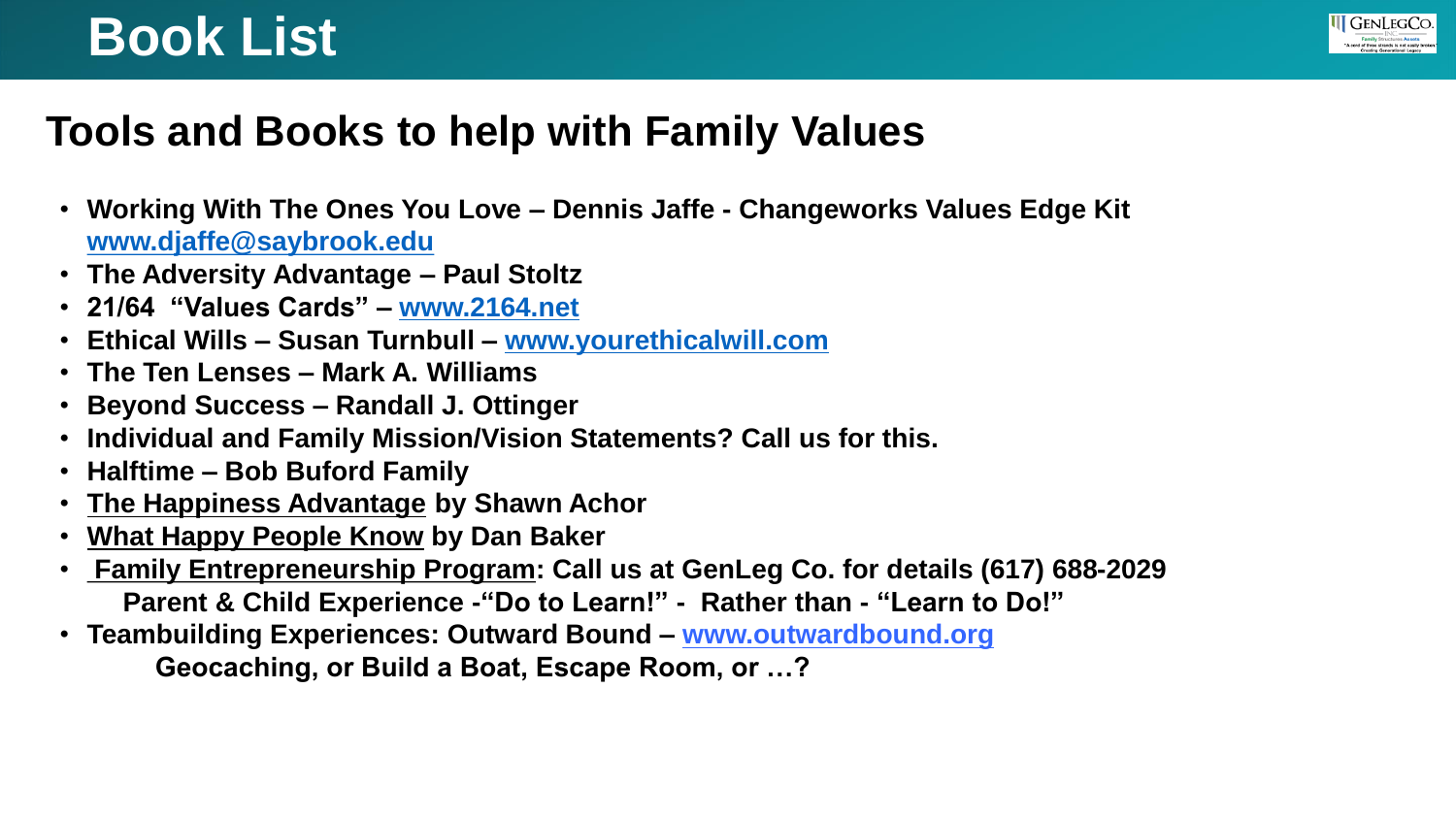

### **Books and Tools to help with Family Philanthropy**

- *Main Street Legacy: Adventures in Philanthropy 407-593-2386*
- *The Philanthropic Initiative (tpi.org)*
- *Wealth in Families* **– Charlie Collier**
- *Philanthropy, Heirs and Values* **– Williams/Pressier**
- **Preparing Heirs – Williams/Pressier**
- *Can't Take It With You* **– Lewis Cullman**
- **Micro Finance – kiva.org?, etc.**
- **Giving it all Away by David Green and Bill High**
- **The Moment of Lift by Melinda Gates**
- **Mission Drift by Peter Greer and Chris Horst**
- **Wealth in Families by Charlie Collier**
- **Habitat For Humanity - DO it as a Family!**
- **New Process of Family Giving vs. Individual Giving or Giving to "Past Pets"** 
	- **Call us at GenLeg Co. for details (617) 688-2029**
- **Give \$mart - Thomas Tierney & Joel Fleishman**
- **Leap of Reason - Mario Morino**
- **New Process of Family Giving vs. Giving to "Past Pets"**
- **Social Venture Partners?**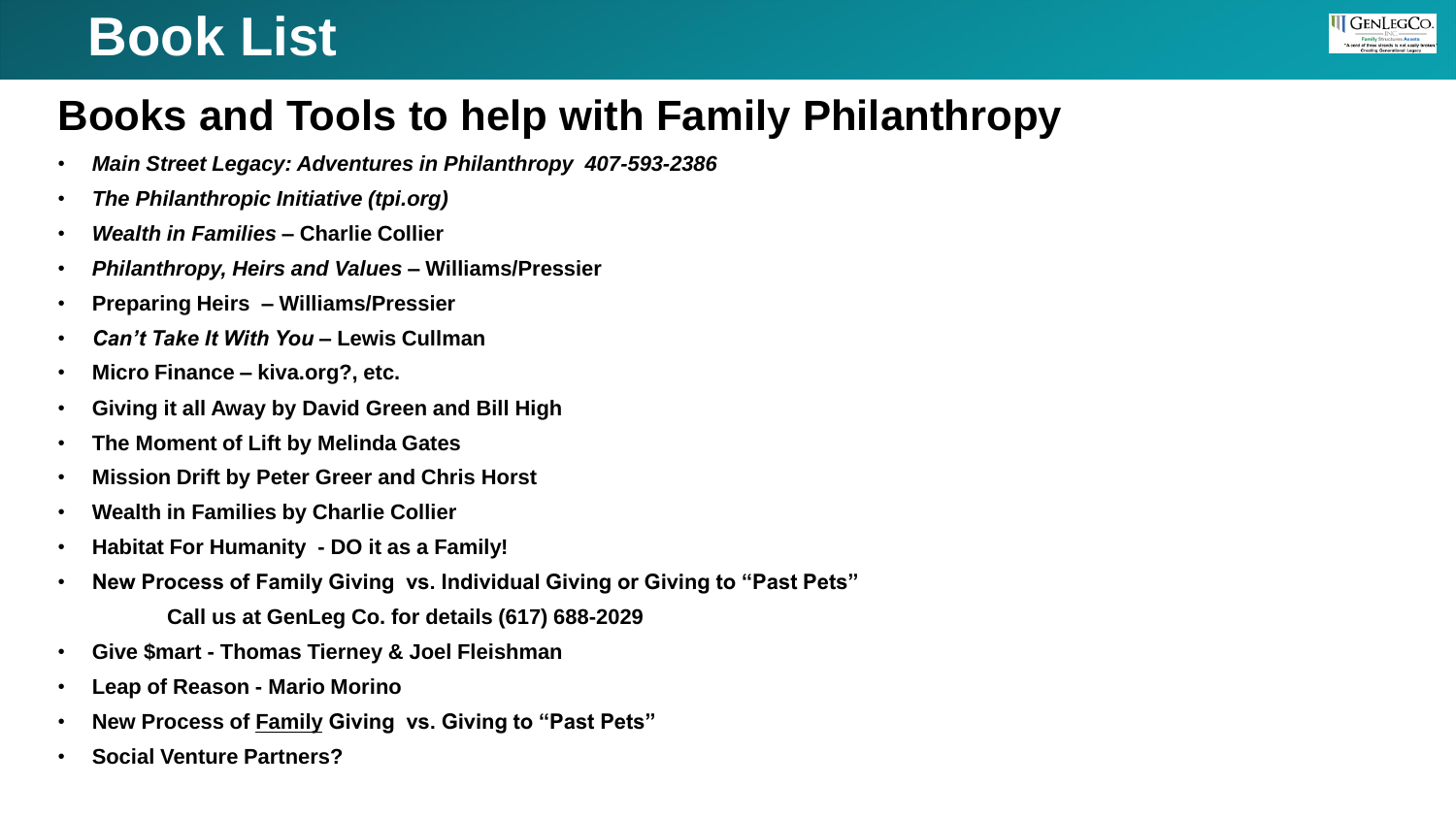

### **Planning & Investing Resources, along with Geopolitical Risks**

**Planning -**

- **Entrusted by Andrew Howell and David York**
- **Winners Take All by Anand Giridharadas (To give you a glimpse at the perspective of those that want to take wealth from you)**

**Investment Management – Wall Street's Product approach vs a Fiduciary approach.**

- **Inside Job (Movie about the problems with Wall Street's approach and conflicts of interest)**
- **Financial DNA by Hugh Massie**
- **Why I Left Goldman Sachs by Greg Smith**
- **Capitalism Without Capital by Jonathan Haskel and Stian Westlake**
- **The Experience Economy by Joseph Pine and James Gilmore**

**Geopolitics (and the affect it can have on Family Legacy}**

- **The Fourth Turning by William Strauss and Neil Howe**
- **The Storm Before the Calm and The Next 100 Years – Both by George Friedman**
- **The Accidental Superpower and The Absent Superpower – Both by Peter Zeihan**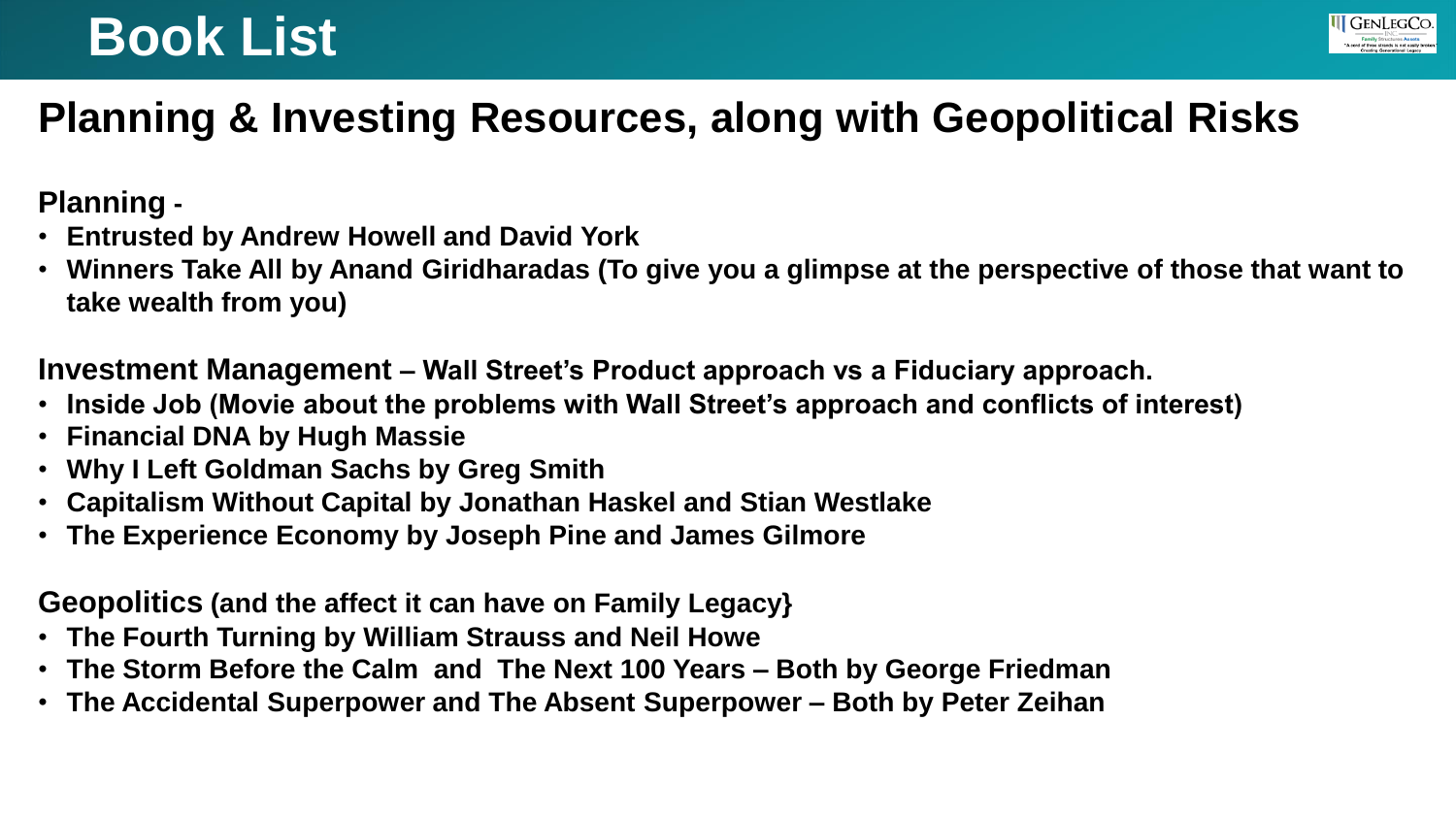#### **III** GenLegCo.

### **Books to help with Family Legacy Vision**

- **Family Wealth: Keeping It in the Family – Jay Hughes**
- **Strangers in Paradise – Jim Grubman**
- **Building a Hundred Year Family Enterprise – Dennis Jaffe**
- **Family Legacy and Leadership: Preserving True Family Wealth in Challenging Times** 
	- **- Mark Daniell and Sarah Hamilton**
- **Family Business and Positive Psychology – Scott E. Friedman**
- **For Love & Money – John Ambrecht, Howard Berens, Richard Goldwater, & Tom Gorman**
- **Beyond Success – Randall Ottinger**
- **Empowered Wealth – Brower/Thurber**
- **Family Mission Statement and/or Family Constitution – Not for everyone but Imperative for some? Call us at GenLeg Co. for details (617) 688-2029**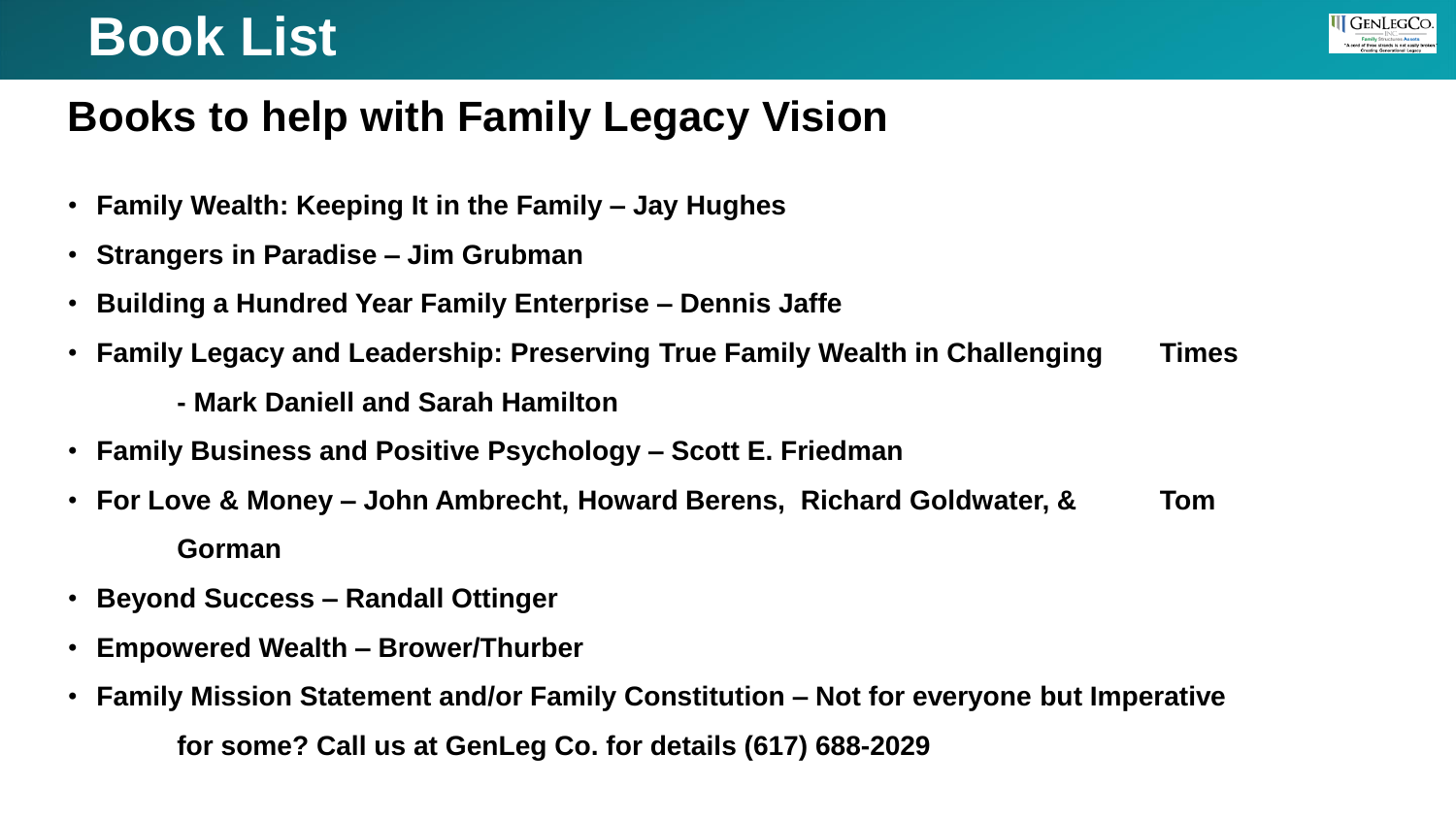#### **III** GENLEGCO.

#### **Family Stories of Wealth and Loss**

- **Mellon: An American Life by David Cannadine**
- **Beer Money by Francis Stroh**
- **Dethroning the King by Julia Macintosh**
- **The King of California by Mark Arax and Rick Wartzman**
- **Barons of the Sea by Steven Ujifusa**
- **Titan by Ron Chernow (about Rockefeller)**
- **The First Tycoon by Mark Deakins (about Vanderbuilt)**
- **Andrew Carnegie by David Nasaw**
- **Becoming Steve Jobs by Brent Schlender and Rick Tetzeli**
- **The Big House by Colt George Howe**
- **The Big Rich by Bryan Burrough**